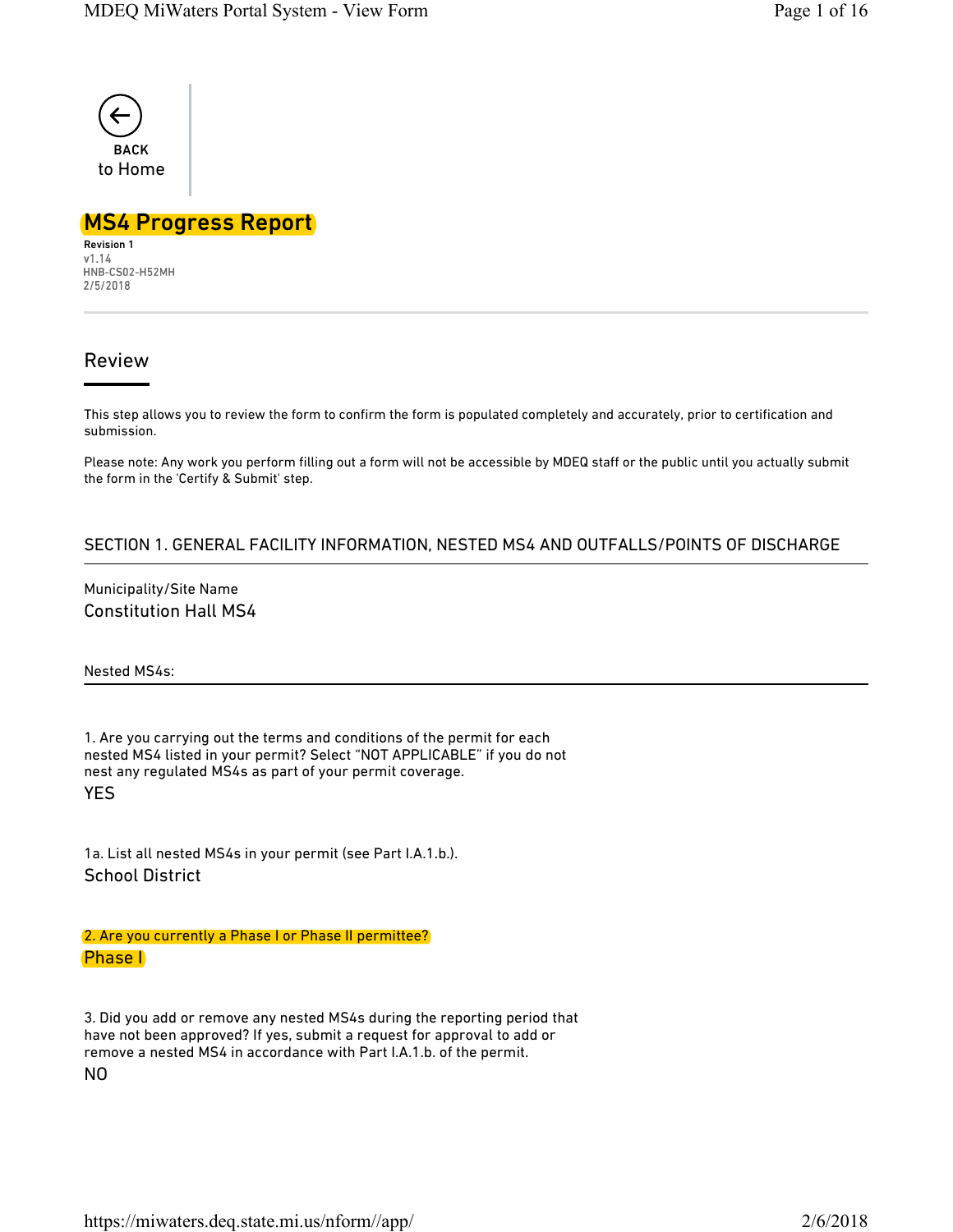New Outfalls and/or Points of Discharge

4. Did you identify, construct, or install any new outfalls or points of discharge that have not been authorized? If yes, submit a request to authorize the discharge of storm water from the new outfall or point of discharge in accordance with Part I.A.2. of the permit as an Unscheduled Permit Required Report in MiWaters. YES

# SECTION 2. ENFORCEMENT RESPONSE PLAN (ERP)

Upload referenced documentation identified below and other information relevant to the implementation of your ERP.

*No files uploaded*

Comment *None Specified*

1. Were there any changes made to the approved ERP during the reporting period which have not been reviewed and approved in accordance with the permit language?

YES

If changes to the approved ERP were made, provide an explanation: xxx

2. Did you complete each ERP measurable goal and/or implement ongoing activities consistent with the measurable goals? NO

If no, provide an explanation. xxx

3. Provide the reference (paragraph & page) to the document submitted above describing progress made toward implementing the ERP to compel compliance using enforcement actions (e.g. summarize findings from tracking method).

Document 1, Page 1, Paragraph 1

4. Identify the total number of enforcement actions taken during the reporting period (Type 0 if none).

1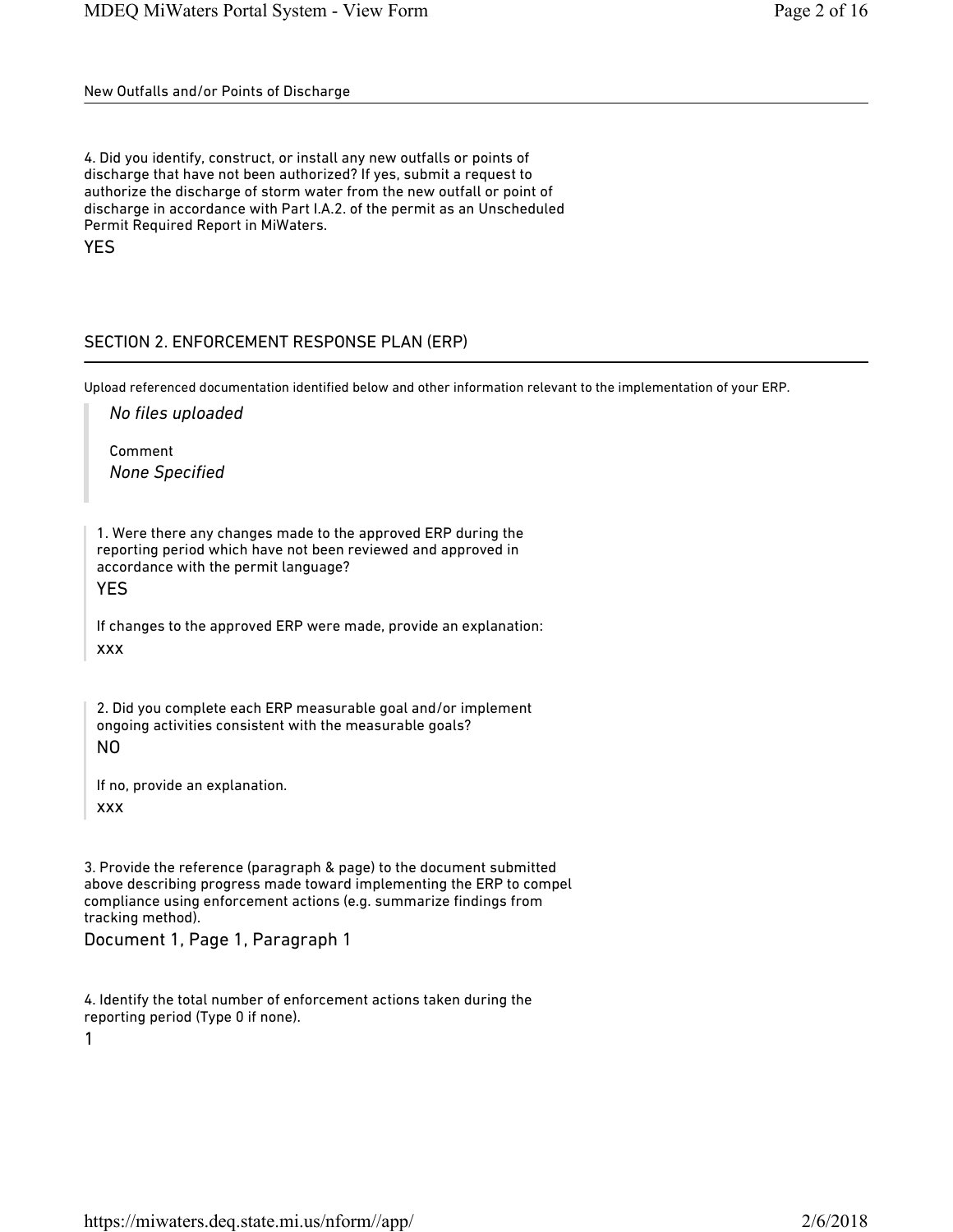5. Will you continue to implement the approved ERP during the next reporting cycle? If you responded "yes with changes" or "no", submit the SWMP modification request information as required in Part I.A.4. of the permit as an Unscheduled Permit Required Report in MiWaters. YES with Changes (Submit SWMP modification request)

## SECTION 3. PUBLIC PARTICIPATION/INVOLVEMENT PROGRAM (PPP)

Upload referenced documentation identified below and other information relevant to the PPP

*No files uploaded*

Comment *None Specified*

1. Were there any changes made to the approved PPP during the reporting period which have not been reviewed and approved in accordance with the permit language? YES

If YES, provide an explanation of changes to the approved PPP. xxx

2. Did you complete each PPP measurable goal and/or implement ongoing activities consistent with the measurable goals? NO

If no, provide an explanation. xxx

3. Provide the reference to the document submitted above describing progress made toward implementing the PPP and meeting each measurable goal, including a summary of results. Document 1, Page 1, Paragraph 1

4. Will you continue to implement the approved PPP during the next reporting cycle? If you responded "YES with changes" or "NO," submit the SWMP modification request information as required in Part I.A.4. of the permit as an Unscheduled Permit Required Report in MiWaters.

### NO (Submit SWMP modification request)

## SECTION 4. PUBLIC EDUCATION PROGRAM (PEP)

Upload referenced documentation identified below and other information relevant to the PEP.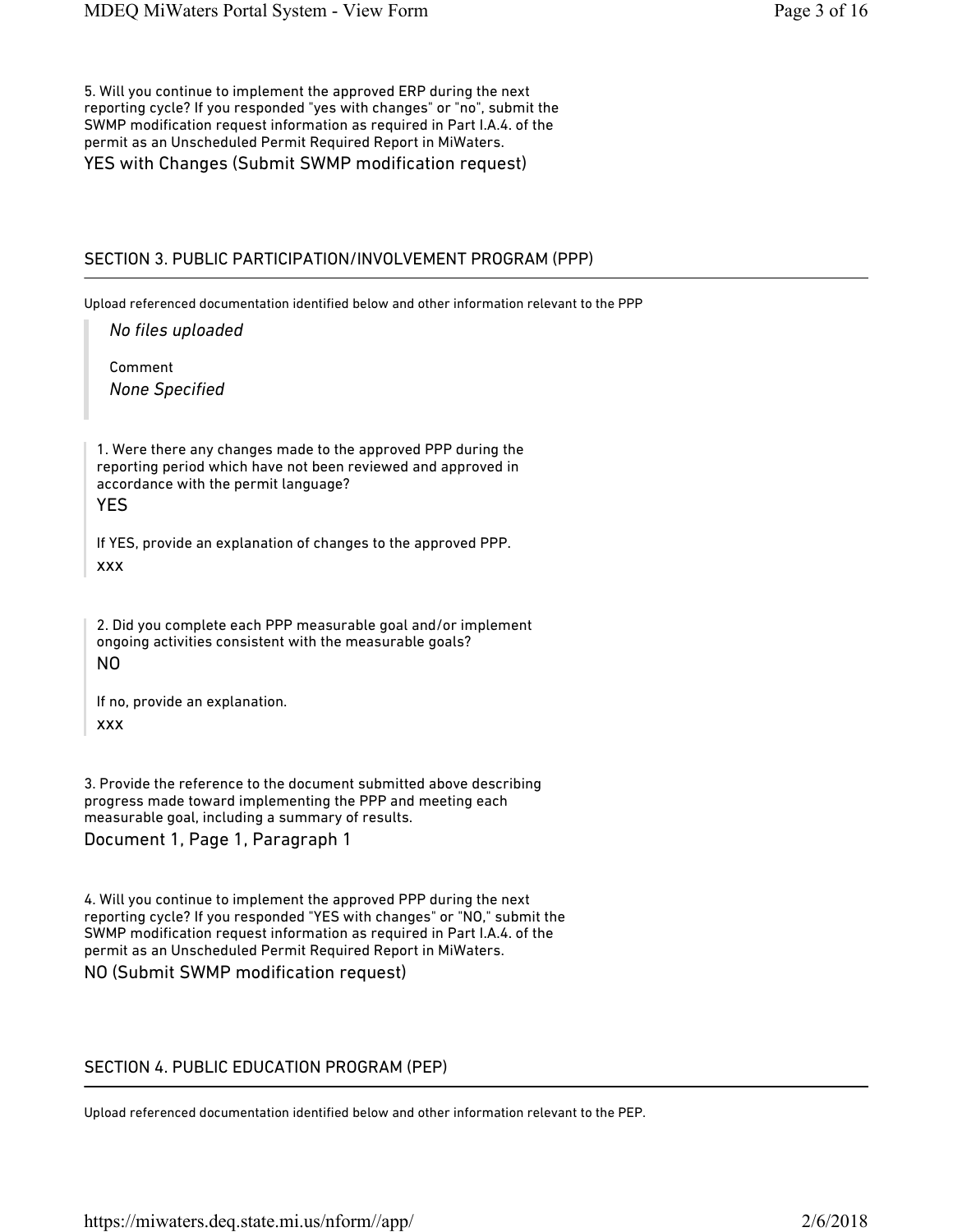*No files uploaded*

Comment *None Specified*

1. Were there any changes made to the approved PEP during the reporting period which have not been reviewed and approved in accordance with the permit language?

NO

2. Did you complete each PEP measurable goal and/or implement ongoing activities consistent with the measurable goals? YES

#### 3. PEP TOPICS

Provide the reference to the document submitted above describing progress made toward implementing the PEP and meeting each measurable goal, including a summary of results. If the PEP topic is not a part of the approved PEP, include "Not Applicable" in the comment box.

PEP Topic 1: Promote public responsibility and stewardship in the applicant's watershed. Document 1, Page 1, Paragraph 1

PEP Topic 2: Inform and educate the public about the connection of the MS4 to area waterbodies and the potential impacts discharges could have on surface waters of the state.

Document 1, Page 1, Paragraph 1

PEP Topic 3: Educate the public on illicit discharges and promote public reporting of illicit discharges and improper disposal of materials into the MS4.

Document 1, Page 1, Paragraph 1

PEP Topic 4: Promote preferred cleaning materials and procedures for car, pavement, and power washing. Document 1, Page 1, Paragraph 1

PEP Topic 5: Inform and educate the public on proper application and disposal of pesticides, herbicides, and fertilizers. Document 1, Page 1, Paragraph 1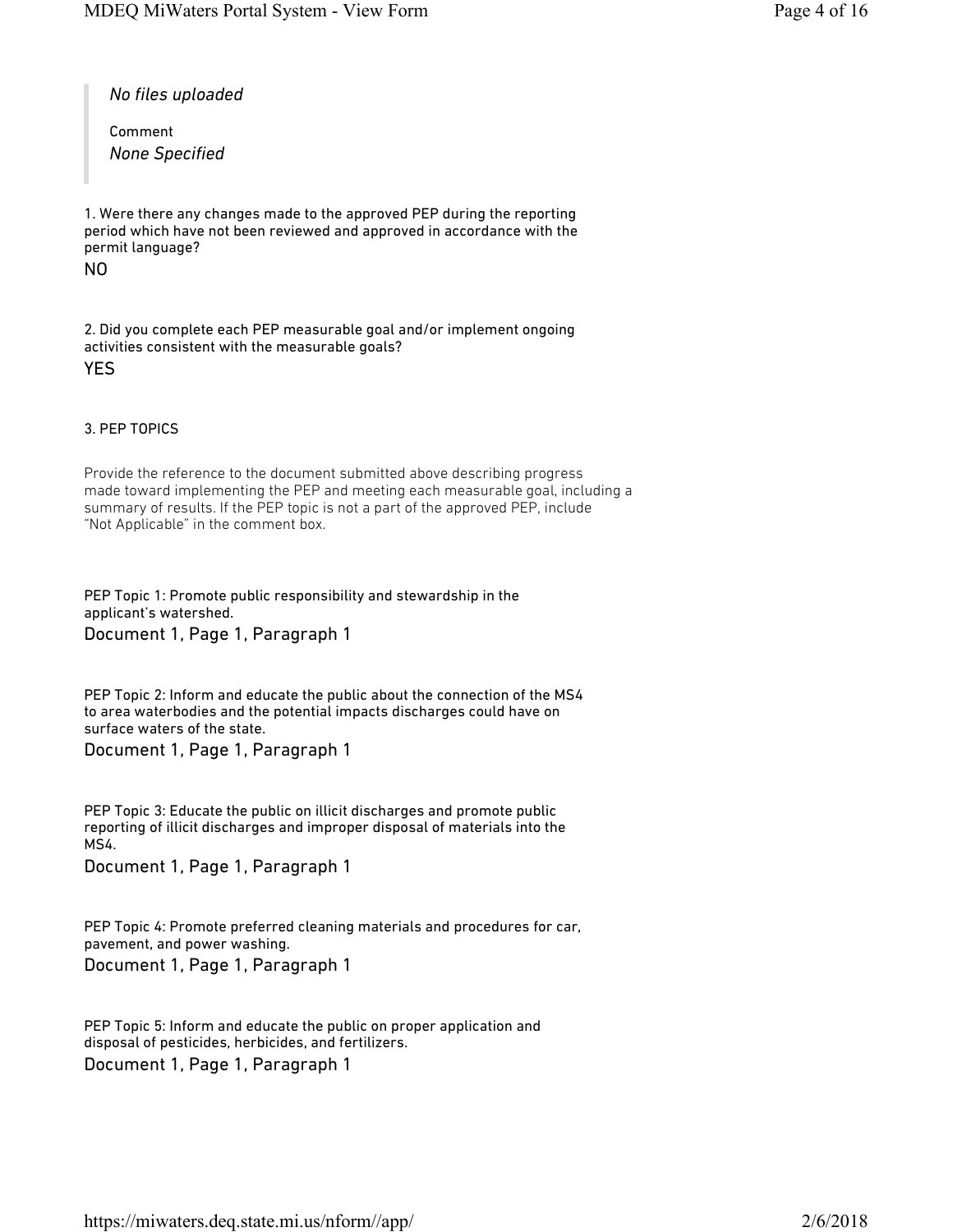PEP Topic 6: Promote proper disposal practices for grass clippings, leaf litter, and animal wastes that may enter into the MS4. Document 1, Page 1, Paragraph 1

PEP Topic 7: Identify and promote the availability, location, and requirements of facilities for collection or disposal of household hazardous wastes, travel trailer sanitary wastes, chemicals, yard wastes, and motor vehicle fluids.

Document 1, Page 1, Paragraph 1

PEP Topic 8: Inform and educate the public on proper septic system care and maintenance, and how to recognize system failure. Not Applicable

PEP Topic 9: Educate the public on, and promote the benefits of, green infrastructure and Low Impact Development. Document 1, Page 1, Paragraph 1

PEP Topic 10: Identify and educate commercial, industrial, and institutional entities likely to contribute pollutants to storm water runoff. Not Applicable

Overall PEP

4. Provide the reference to the document submitted above summarizing the evaluation of overall effectiveness of the PEP. Document 1, Page 1, Paragraph 1

5. Will you continue to implement the approved PEP during the next reporting cycle? If you responded "YES with changes" or "NO," submit the SWMP modification request information as required in Part I.A.4. of the permit as an Unscheduled Permit Required Report in MiWaters. YES

### SECTION 5. ILLICIT DISCHARGE ELIMINATION PROGRAM (IDEP)

Upload referenced documentation identified below and other information relevant to the IDEP.

*No files uploaded*

Comment *None Specified*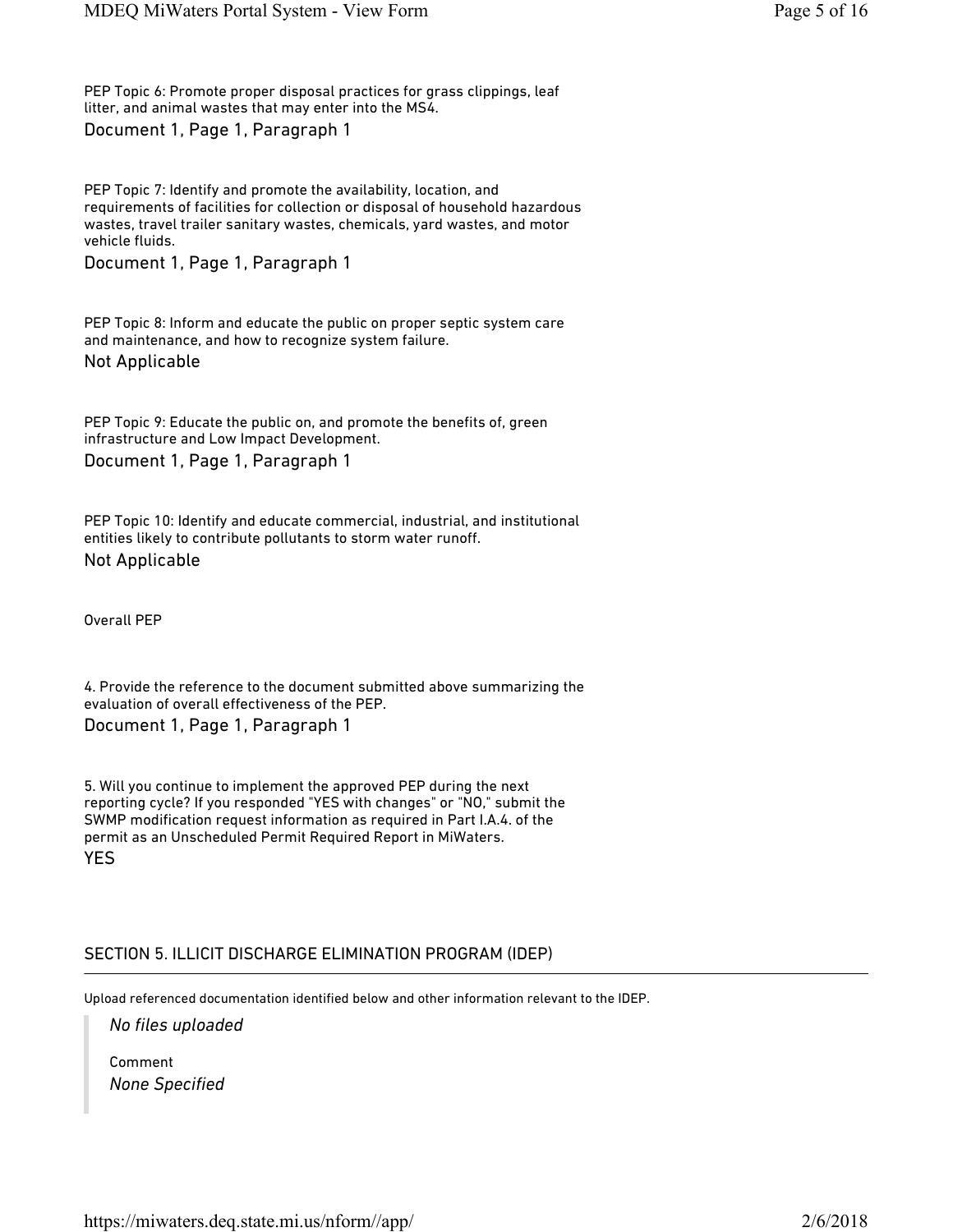1. Were there any changes made to the approved IDEP during the reporting period which have not been reviewed and approved in accordance with the permit language?

NO

2. Did you complete each IDEP measurable goal and/or implement the ongoing activities consistent with the measurable goals?

YES

3. Identify the number of outfalls and points of discharge in your storm sewer system.

100

4. Was dry weather screening (i.e., outfall observation, field screening, and source investigation) performed in accordance with the approved IDEP during the reporting period? NO

If NO, provide an explanation. xxx

5. How many illicit discharges were detected (Type 0 if none)? 5

5 a. Were all illicit discharges detected eliminated? NO

If no, how many illicit discharges were not eliminated? 2

5 b. For each illicit discharge that was not eliminated within 90 days of its discovery, provide a written certification that the illicit discharge has been eliminated or a description for how the illicit discharge will be eliminated.Provide the reference to the document submitted above certifying that all illicit discharges that were not eliminated within 90 days of discovery have been eliminated or the plan for how the illicit discharge will be eliminated. If all illicit discharges were eliminated within 90 days, include "Not Applicable" in the comment box.

Document 1, Page 1, Paragraph 1 OR Not Applicable

6. How many of the illicit discharges led to an enforcement action? (Write 0 if none)

2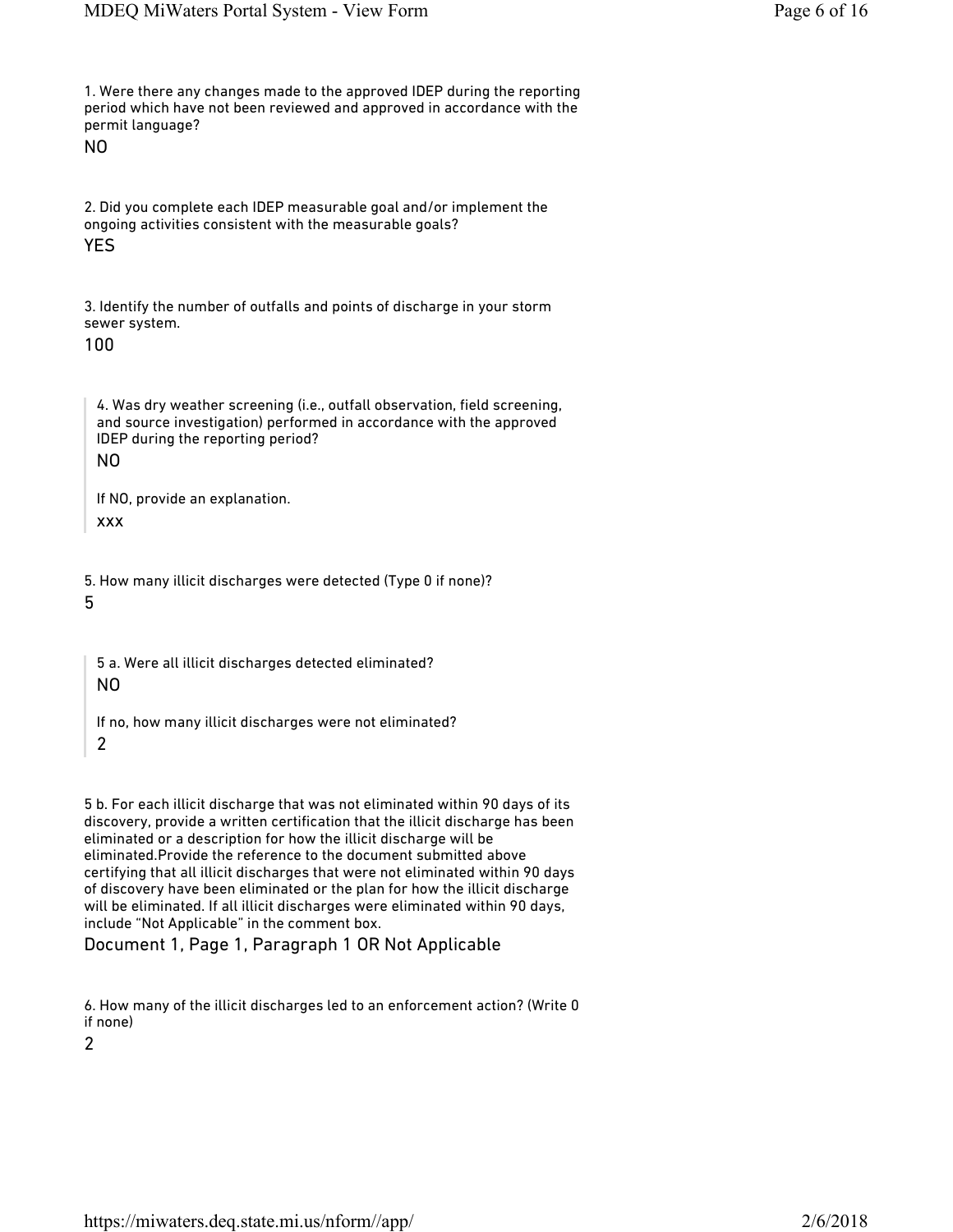7. Was IDEP training provided in accordance with the approved program? NO

If NO, provide an explanation xxx

8. Provide the reference to the document submitted above summarizing the evaluation and determination of overall effectiveness of the IDEP.

Document 1, Page 1, Paragraph 1

9. Will you continue to implement the approved IDEP during the next reporting cycle. If you responded "YES with changes" or "NO," submit the SWMP modification request information as required in Part I.A.4. of the permit as an Unscheduled Permit Required Report in MiWaters.

YES with changes (Submit the SWMP modification request)

## SECTION 6. CONSTRUCTION STORM WATER RUNOFF CONTROL PROGRAM

1. Were there any changes made to the approved program during the reporting period which have not been reviewed and approved in accordance with the permit language?

NO

2. Did you complete each program measurable goal and/or implement ongoing activities consistent with the measurable goals? YES

3. Do you continue to rely on the Part 91 Agency identified in the application (other than yourself) to implement a Soil Erosion and Sedimentation Control Program?

Not Applicable – Permittee is the Part 91 agency

4. Was the Part 91 agency, or appropriate staff if you are the Part 91 agency, notified when the soil or sediment was discharged to your MS4 from a construction activity in accordance with the approved procedure?

Not Applicable – Soil or sediment was not discharged in accordance with the procedure during the reporting period

5. Was the MDEQ notified when soil, sediment, or other pollutants were discharged to your MS4 from a construction activity in accordance with the approved procedure?

YES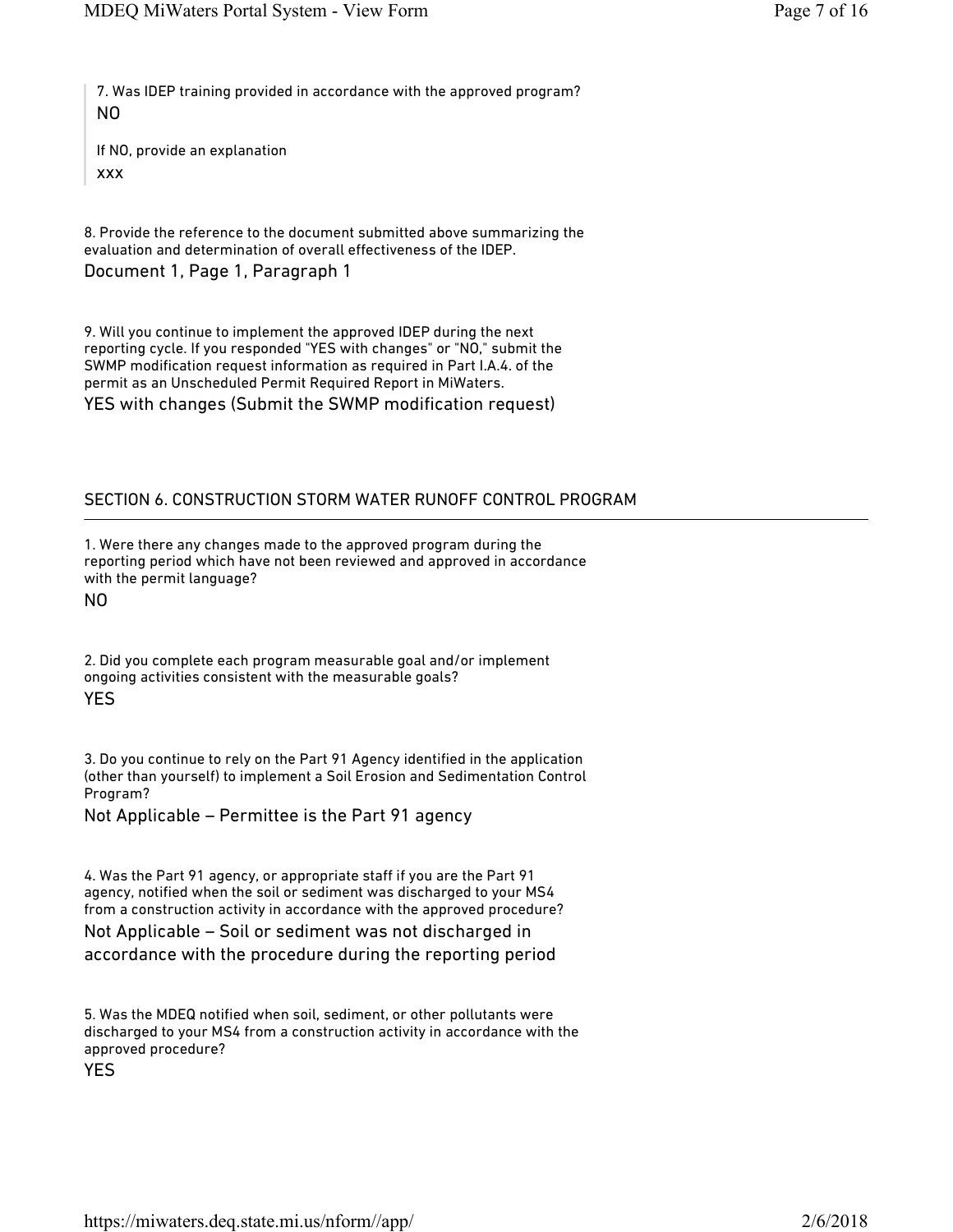6. Was a Part 91 permit issued for all construction activity one acre or greater in total earth disturbance with the potential to discharge to your MS4?

YES

6a. Were all landowners or recorded easement holders of a property with construction activity one acre or greater in total earth disturbance advised of the State of Michigan Permit by Rule in accordance with the approved procedures?

YES

7. Will you continue to implement the approved program during the next reporting cycle? If you responded "YES with changes" or "NO," submit the SWMP modification request information as required in Part I.A.4. of the permit as an Unscheduled Permit Required Report in MiWaters. NO (Submit the SWMP modificiation request)

## SECTION 7. POST-CONSTRUCTION STORM WATER RUNOFF PROGRAM (I.E. POST-CONSTRUCTION CONTROL OR PCC PROGRAM)

Upload referenced documentation identified below and other information relevant to the PCC.

*No files uploaded*

Comment *None Specified*

1. Were there any changes made to the approved PCC Program during the reporting period which have not been reviewed and approved in accordance with the permit language?

#### NO

2. Did you complete each PCC Program measurable goal and/or implement ongoing activities consistent with the measurable goals? YES

3. Were the approved post-construction performance standards applied to all projects that disturb at least one or more acres, including projects less than one acre that are part of a larger common plan of development or sale, in accordance with the approved ordinance/regulatory mechanism?

#### YES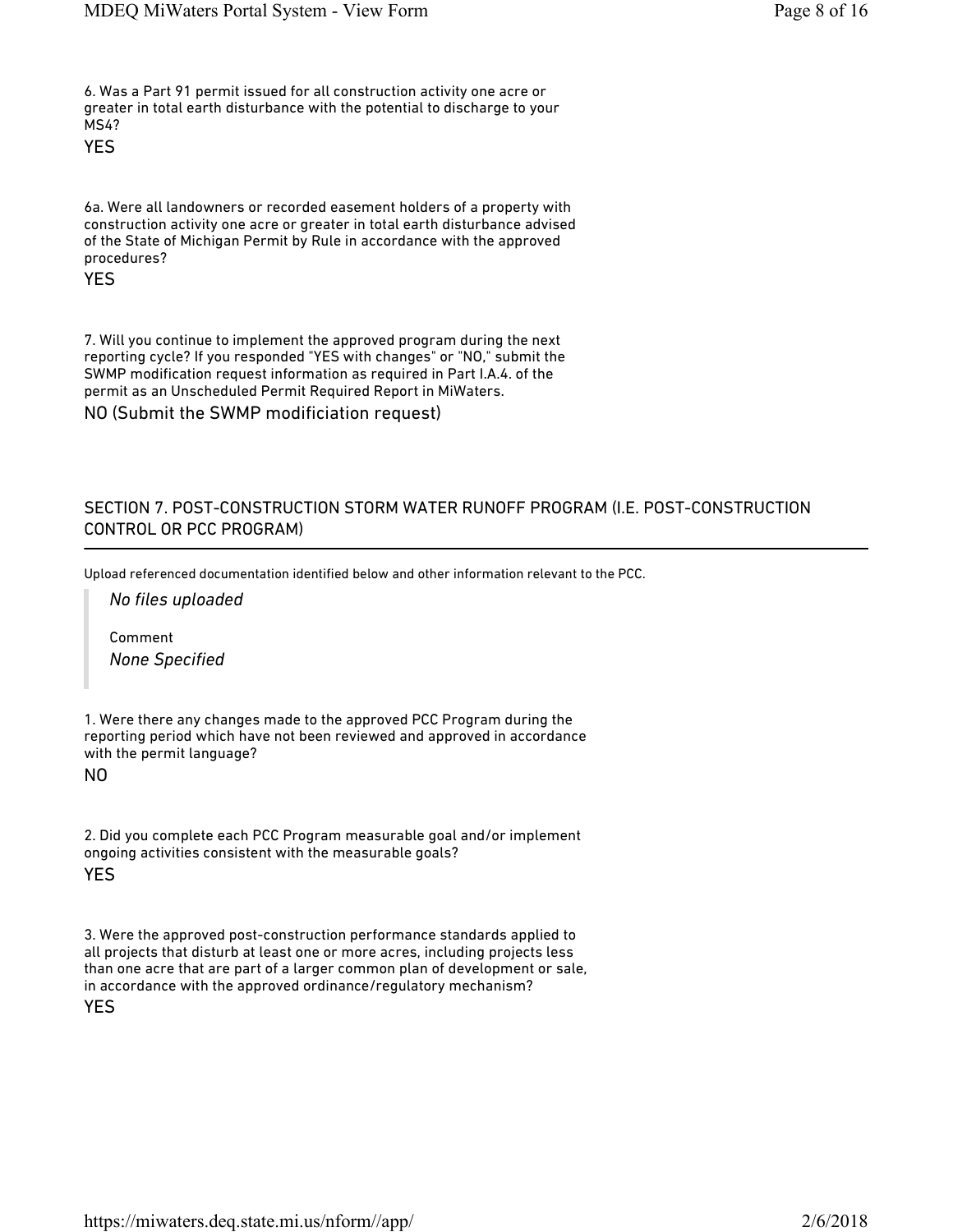3a. Did you implement the approved procedure for reviewing the use of infiltration BMP's to meet the post-construction performance standards in areas of soil or groundwater contamination?

Not Applicable – No projects in areas of soil or groundwater contamination

3b. Were BMPs to address potential hot spots required in accordance with the approved ordinance/regulatory mechanism?

### YES

3c. Were all site plans reviewed and approved to ensure compliance with the ordinance/regulatory mechanism/procedures?

#### YES

3d. Was a maintenance agreement or other legal mechanism entered with the owners or operators of each BMP to ensure long-term operation and maintenance in accordance with the approved ordinance/regulatory mechanism?

### YES

3e. Were you approved to implement an off-site mitigation or payment in lieu program?

## NO

3f. Did you approve projects subject to your off-site mitigation or payment in lieu program during the reporting period?

### NO

4. Provide the reference to the document submitted above describing the status and results of implementing the procedure for tracking compliance with entered maintenance agreements or other legal mechanisms.

### Document 1, Page 1, Paragraph 1

5. Will you continue to implement the approved PCC Program during the next reporting cycle? If you responded "YES with changes" or "NO," submit the SWMP modification request information as required in Part I.A.4. of the permit as an Unscheduled Permit Required Report in MiWaters. YES

## SECTION 8.A. POLLUTION PREVENTION AND GOOD HOUSEKEEPING PROGRAM (P2/GH) - STRUCTURAL CONTROLS, STANDARD OPERATING PROCEDURES, CATCH BASIN CLEANING, AND STREET SWEEPING

Upload referenced documentation identified below and other information relevant to the P2/GH Program.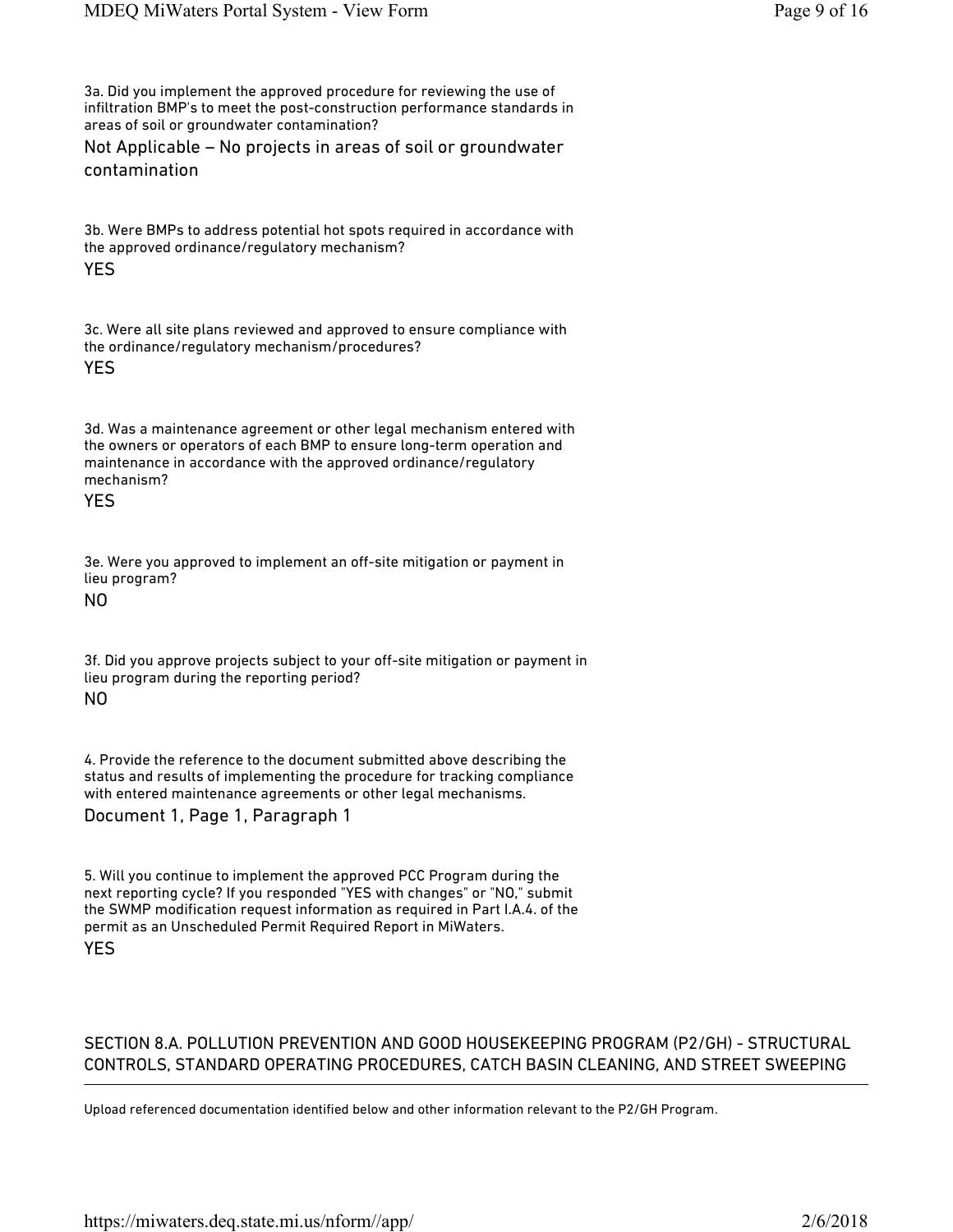*No files uploaded*

Comment *None Specified*

1. Were there any changes made to the approved P2/GH Program during the reporting period which have not been reviewed and approved in accordance with the permit language?

NO

2. Did you complete each P2/GH Program measurable goal and/or implement ongoing activities consistent with the measurable goals? YES

3. Did you update your structural control inventory in accordance with the approved procedure (i.e. additions, deletions, no longer owned or operated)?

YES

4. For each facility with a Standard Operating Procedure (SOP) is the content up-to-date?

YES

4a. Are routine and comprehensive inspections being performed at each facility with an SOP in accordance with the approved schedule? YES

5. Did you implement the identified BMPs at facilities with medium to low potential to discharge pollutants

YES

6. Were any new facilities added during the reporting period that were not reviewed and approved by DEQ? If yes, submit the assessment for approval in accordance with Part I.A.3.g.2. of the permit as an Unscheduled Permit Required Report in MiWaters.

YES (Submit the assessment)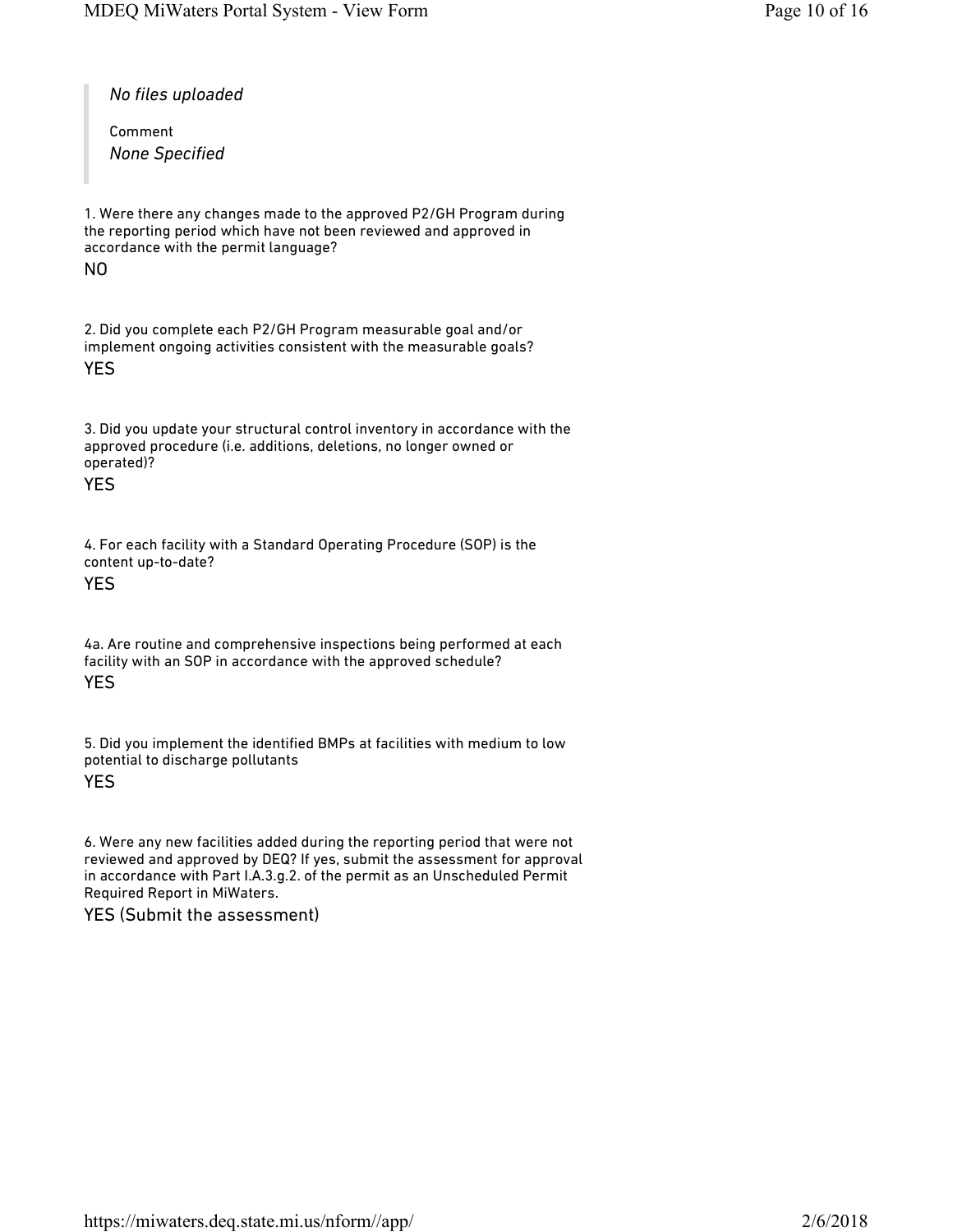7. Were the inspection, maintenance, and cleaning activities for the following structural controls implemented in accordance with the approved procedure?

| STRUCTURAL CONTROL TYPE:                                                                | <b>INSPECTION AND MAINTENAN</b><br>CONDUCTED IN ACCORDANCE W<br>PROCEDURES? |  |
|-----------------------------------------------------------------------------------------|-----------------------------------------------------------------------------|--|
| <b>Detention Basins</b>                                                                 | YES (Provide date of last inspec<br>1/1/2018                                |  |
| Oil/Water Separators                                                                    | N/A: Do not own/operate                                                     |  |
| <b>Pump Stations</b>                                                                    | N/A: Do not own/operate                                                     |  |
| <b>Secondary Containment</b>                                                            | N <sub>O</sub>                                                              |  |
| <b>Vegetated Swales</b>                                                                 | YES (Provide date of last inspec<br>1/1/2018                                |  |
| <b>Constructed Wetlands</b>                                                             | N <sub>O</sub>                                                              |  |
| <b>Infiltration Basins/Trenches</b>                                                     | YES (Provide date of last inspec<br>1/1/2018                                |  |
| <b>Porous Pavement</b>                                                                  | N/A: Do not own/operate                                                     |  |
| <b>Rain Gardens</b>                                                                     | YES (Provide date of last inspec<br>1/1/2018                                |  |
| <b>Underground Storage Vaults/Tanks</b>                                                 | N <sub>O</sub>                                                              |  |
| Other Structural Controls (add rows as needed). Specify<br>control type in explanation. | N/A: Do not own/operate                                                     |  |

8. Provide the reference to the document submitted above demonstrating implementation of the procedure for inspecting, cleaning, and maintaining catch basins to ensure proper performance. Document 1, Page 1, Paragraph 1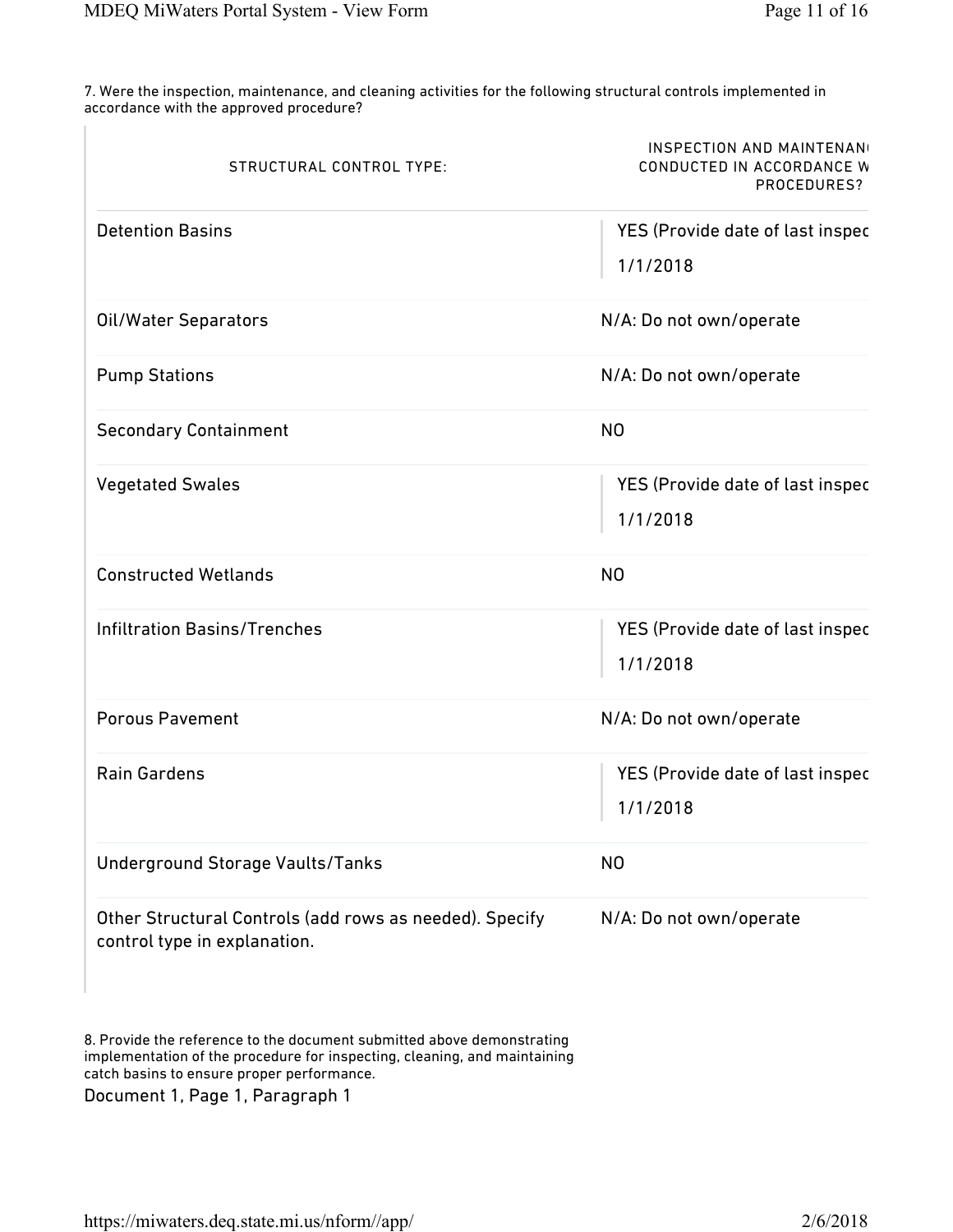9. Provide the reference to the document submitted above demonstrating implementation of the approved procedure for sweeping streets, parking lots, and other impervious surfaces. Document 1, Page 1, Paragraph 1

#### SECTION 8.B. P2/GH - OPERATION AND MAINTENANCE ACTIVITIES AND EMPLOYEE TRAINING

Upload referenced documentation identified below and other information relevant to BMPs or employee training.

*No files uploaded*

Comment *None Specified*

1. Are you implementing BMPs in accordance with your approved procedures to prevent or reduce pollutant runoff from the following operations and maintenance activities?

| ACTIVITY:                                                                                                                                                                            | <b>BMPS</b><br>IMPLEMENTED? | <b>PROVIDE</b><br><b>DOCUM</b><br><b>DESCRIBIN</b><br>OR AN EXI<br>WERI |
|--------------------------------------------------------------------------------------------------------------------------------------------------------------------------------------|-----------------------------|-------------------------------------------------------------------------|
| Road, Parking Lot, and Sidewalk Maintenance (e.g. pothole,<br>sidewalk, and curb and gutter repair)                                                                                  | <b>YES</b>                  | Document 1, F                                                           |
| <b>Bridge Maintenance</b>                                                                                                                                                            | N/A                         | Do not own/op                                                           |
| Right-of-Way Maintenance                                                                                                                                                             | N <sub>O</sub>              | <b>XXX</b>                                                              |
| <b>Unpaved Road Maintenance</b>                                                                                                                                                      | N/A                         | Do not own/or                                                           |
| Cold Weather Operations (e.g. plowing, sanding, application of YES<br>deicing agents, and snow pile disposal)                                                                        |                             | Document 1, F                                                           |
| Maintenance of permittee-owned vehicles (e.g. police, fire,<br>school bus, public works), including certifying that no vehicles<br>are washed with a discharge to the regulated MS4. | <b>YES</b>                  | Document 1, F                                                           |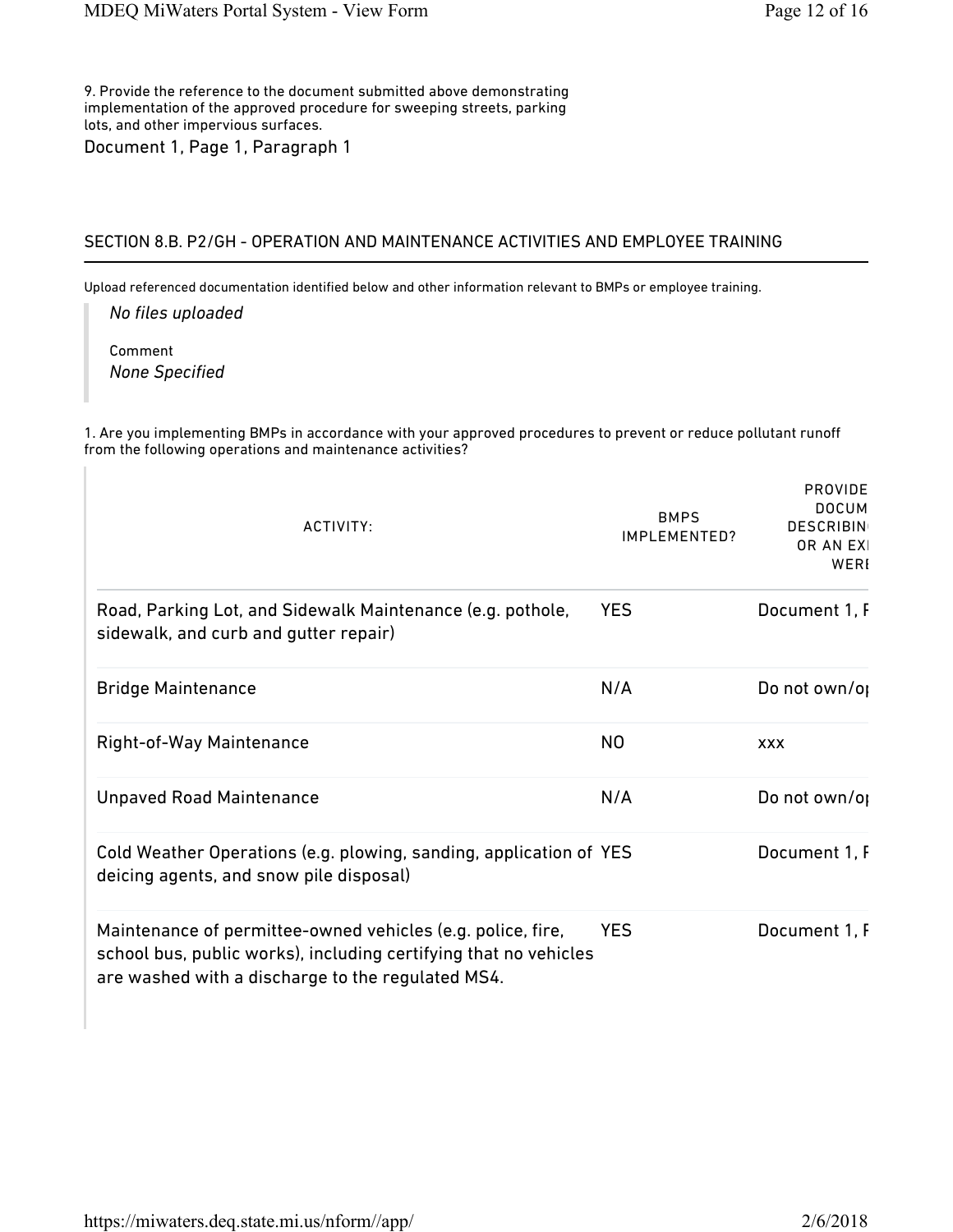2. Were all new permittee-owned and operated facilities or new structural stormwater controls for water quantity designed and implemented in accordance with the PCC performance standards and long-term operation and maintenance requirements?

Not Applicable – No new water quantity facilities or structural stormwater controls during the reporting period

3. Was P2/GH training provided in accordance with the approved program? Not scheduled and no new employees during the reporting period

4. Is your pesticide applicator certified by the State of Michigan? YES

5. Was contractor oversight provided to ensure contractors hired by the permittee comply with P2/GH BMPs when performing O&M activities? YES

6. Will you continue to implement the approved P2/GH Program during the next reporting cycle? If you responded "YES with changes" or "NO," submit the SWMP modification request information as required by Part I.A.4. of the permit as an Unscheduled Permit Required Report in MiWaters. YES with Changes (Submit the SWMP modification request)

## SECTION 9. TOTAL MAXIMUM DAILY LOAD (TMDL) IMPLEMENTATION PLAN

Upload referenced documentation identified below and other information relevant to the TMDL Implementation Plan.

*No files uploaded*

Comment *None Specified*

1. Is there a TMDL applicable to the discharge from your MS4 identified in your permit? YES

2. List the TMDLs in your permit. Rouge Biota TMDL Red Cedar E. coli TMDL

3. Were the prioritized BMPs implemented as per the approved TMDL Implementation Plan? YES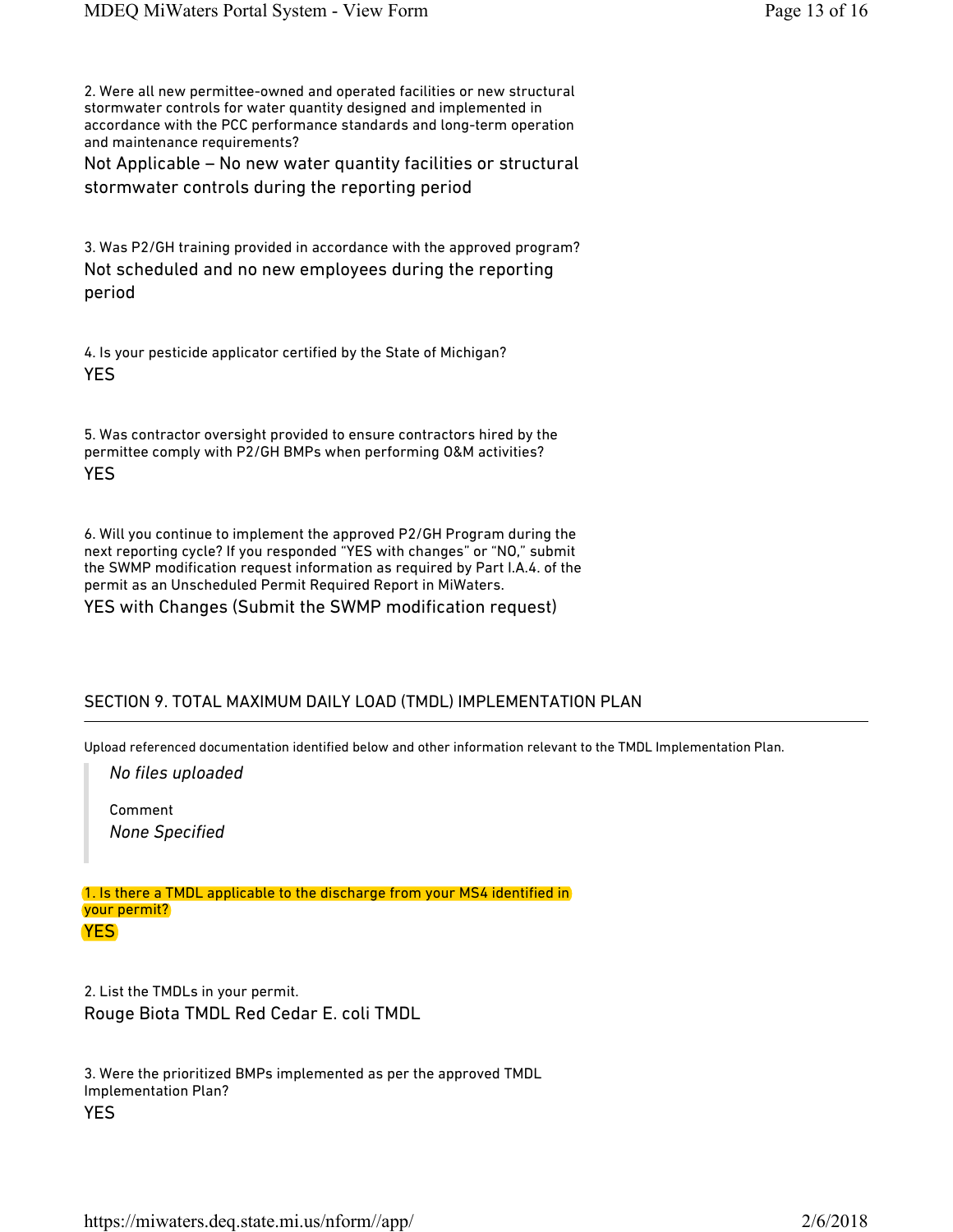4. Provide the reference to the summary of any monitoring results – including outfall monitoring, in-stream monitoring, or modeling – in the document submitted above.

Document 1, Page 1, Paragraph 1

5. Provide the reference to the document submitted above with the assessment of progress made toward achieving the TMDL pollutant load reduction requirements.

Document 1, Page 1, Paragraph 1

6. Will you continue to implement the approved TMDL Implementation Plan during the next reporting cycle? If you responded "Yes with changes" or "no", submit the SWMP modification request information as required in Part I.A.4. of the permit as an Unscheduled Permit Required Report in MiWaters. YES

# SECTION 10. PHASE I ONLY - INDUSTRIAL FACILITY INSPECTION PROGRAM

Upload referenced documentation identified below and other information relevant to the Industrial Facility Inspection Program.

*No files uploaded*

Comment *None Specified*

1. Were there any changes during the reporting period to the approved industrial facility inventory and prioritized list of industrial facility inspections that were not reviewed and approved in accordance with the permit language?

NO

2. Did you implement the approved procedures for inspecting industrial facilities?

YES

2a. Provide the reference to the document submitted above describing the findings from implementing the approved industrial facility inspection procedure.

Document 1, Page 1, Paragraph 1

3. Provide the reference to the document submitted above describing the status of implementing the ordinance or other regulatory mechanism to control the contribution of pollutants from storm water discharges associated with industrial activity.

Document 1, Page 1, Paragraph 1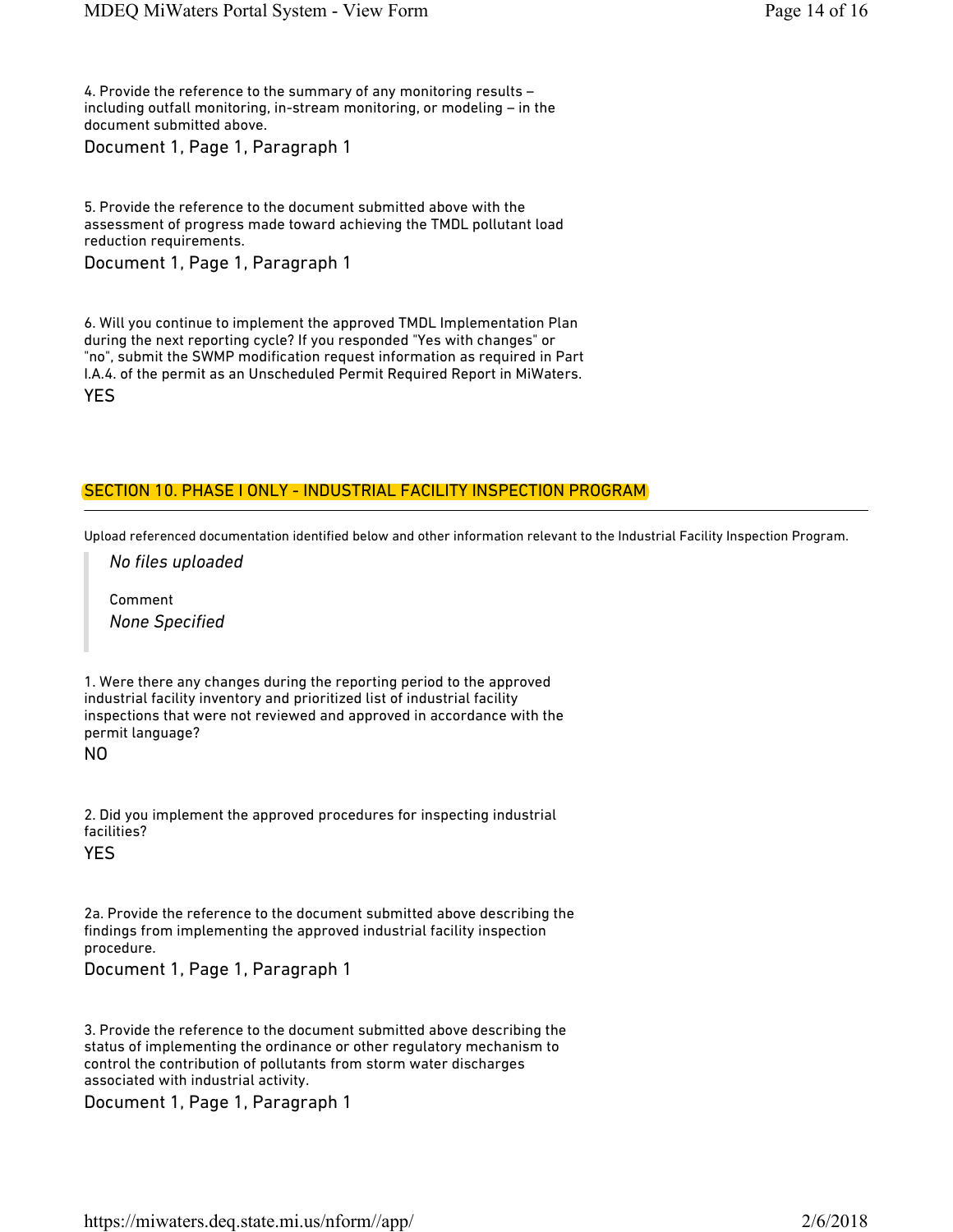4. Was employee training provided to implement the industrial facility inspection program in accordance with the approved program? YES

#### SECTION 11. PHASE I ONLY - REPORTING REQUIREMENTS

Upload referenced documentation identified below and other information relevant to the Reporting Requirements.

*No files uploaded*

Comment *None Specified*

1. Provide the reference to the document submitted above assessing the pollution reduction and probable receiving water quality impacts associated with implementation during the reporting cycle. When applicable, a statement shall be included regarding any negative water quality impacts that may have occurred as a result of any illicit discharges or accidental spills during the reporting cycle.

Document 1, Page 1, Paragraph 1

2. Provide the reference to the document submitted above summarizing the revisions to the fiscal analysis reported during the previous permit, pursuant to permit application requirements. If there have been no revisions necessary indicate "Not Applicable."

Document 1, Page 1, Paragraph 1 OR Not Applicable

3. Provide the reference to the document submitted above detailing the expenditures during the reporting cycle and proposed budget for the next reporting cycle.

Document 1, Page 1, Paragraph 1

4. Provide the reference to the document submitted above describing the types of enforcement actions taken during the reporting period (e.g., notice of violations, stop work orders, civil penalties, criminal actions).

Document 1, Page 1, Paragraph 1

#### ADDITIONAL INFORMATION

Comments (As needed) *None Specified*

Additional Documents (As needed)